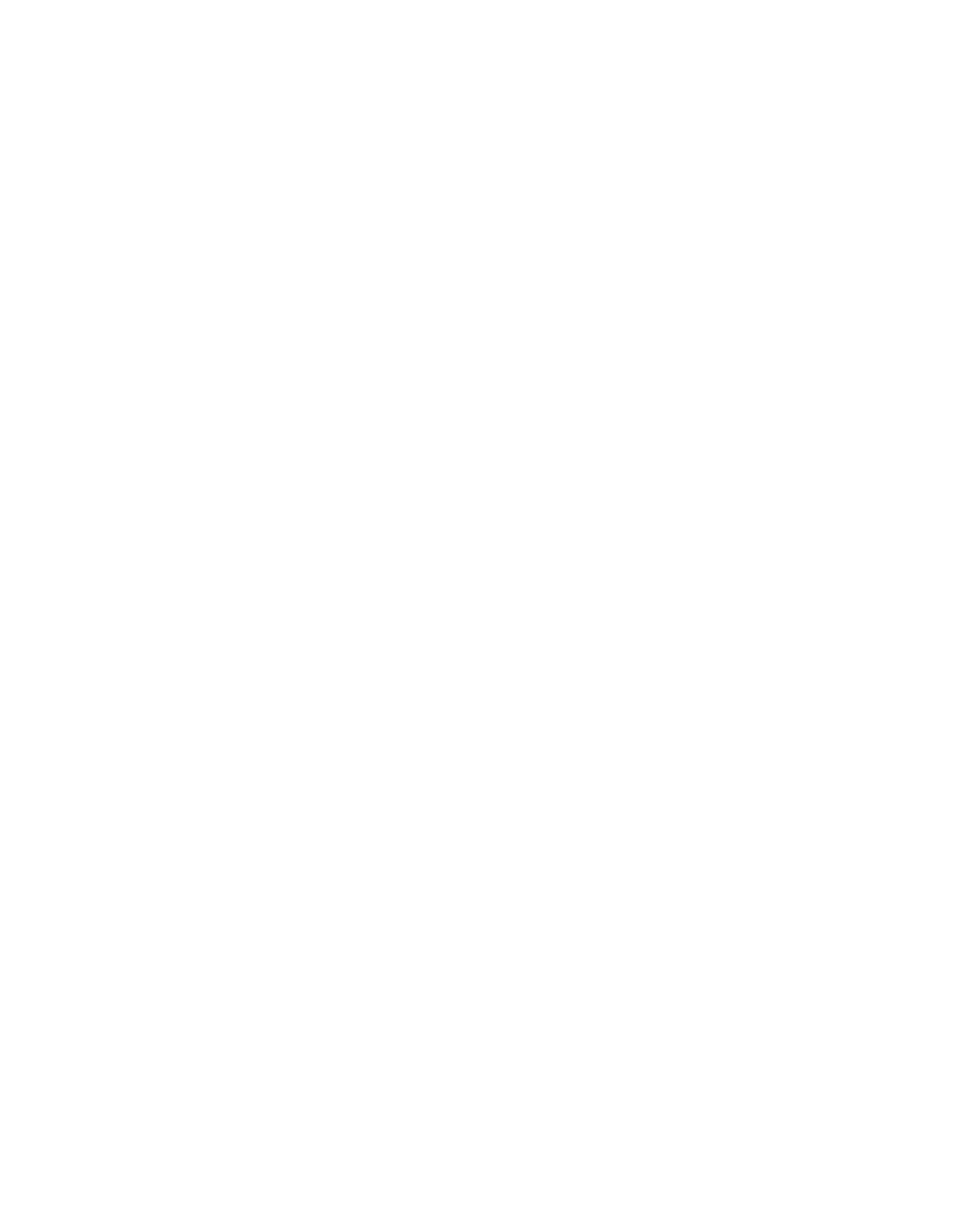# Acceleration of FDTD-based Inverse Design Using a Neural Network Approach

Keisuke Kojima, Bingnan Wang, Ulugbek Kamilov, Toshiaki Koike-Akino, and Kieran Parsons

> *Mitsubishi Electric Research Laboratories, 201 Broadway, Cambridge, MA 02139 kojima@merl.com*

Abstract: Instead of using FDTD simulations for all the inverse design steps, we proposed to use neural network-based fitting to estimate the output of the FDTD simulations, and improve the design. We observed clear acceleration in the improvement of metric.

OCIS codes: (160.4236) Nanomaterials; 250.5300) Photonic integrated circuits;

#### 1. Introduction

Nanophotonics and metamaterials are attracting more and more attention recently, due to increased availability of fabrication processes [1]. Subwavelength (SW) structures can suppress diffraction as long as the structure is smaller than half of the wavelength within the material. Many SW structures have been presented so far [2, 3]. Recently, Lu et al. reported an ultra-compact 1:2 coupler based on photonic crystal-like metamaterial structure [4]. The structure is relatively simple with 400 potential sites of voids (holes) and by determining whether a void will be created or not by using a 20x20 vector, the inverse design can be achieved by direct binary search (DBS). During the DBS process, they used 2D finite-difference time-domain (FDTD) simulations to save time, and later used 3D FDTD to fine tune the parameters. However, in various device simulation situations, 2D FDTD cannot always be a good indicator of 3D FDTD simulations. Therefore, it is desirable to use 3D FDTD simulations and still accelerate the inverse design process. We propose a new inverse design process using a fitting function. In our case, we use a simple two-layer neural network and some training data to estimate the output of the FDTD simulations. Therefore, we can expected accelerated design without conducting FDTD simulations for all the cases.

#### 2. Simulation Procedures

#### *2.1. Device Structure*

We use the same 1:2 coupler/splitter as in [4], for the evaluation of our proposed method. We start with a 220 nm-thick silicon layer deposit on a SiO2 layer. The device region is  $2.6\mu m \times 2.6\mu m$ , and is discretized into  $20 \times 20$  pixels. We take advantage of the symmetric structure, so the simulation time is about half, and the search space is much smaller. The input and output waveguides are  $0.5 \mu m$ -wide, and the spacing between the two output waveguides is  $1 \mu m$ . These pixels are represented by an air hole (void) with a radius of  $0.47\mu m$  and an etching depth of 140 nm. Since we only treat symmetric cases,  $10 \times 20$  binary matrix represent the device structure. One 3D FDTD simulation takes about 30 seconds on a high-end PC using Lumerical FDTD, depending on the mesh size. Our metric is the transmittance (1 being perfect transmittance). Excess loss is a loss beyond the 3 dB intrinsic loss.

#### *2.2. Conventional method*

For the baseline conventional cases, we use the direct-binary-search (DBS) algorithm. From the first pixel, we toggle the state of the pixels, and if the result is better, we retain the results. If the result is worse, then we keep the old state. We scan over the pixel locations multiple times to ensure conveergence.

#### *2.3. Proposed method*

In our proposed method we use a simple two-layer neural network model, as shown in Fig. 1 using the fitting function of Matlab Neural Network Toolbox. Fig. 2 shows the testing result where 700 input data is used for training, while testing was done with 150 input data. The the unseen test data, correlation between the target (FDTD simulation data)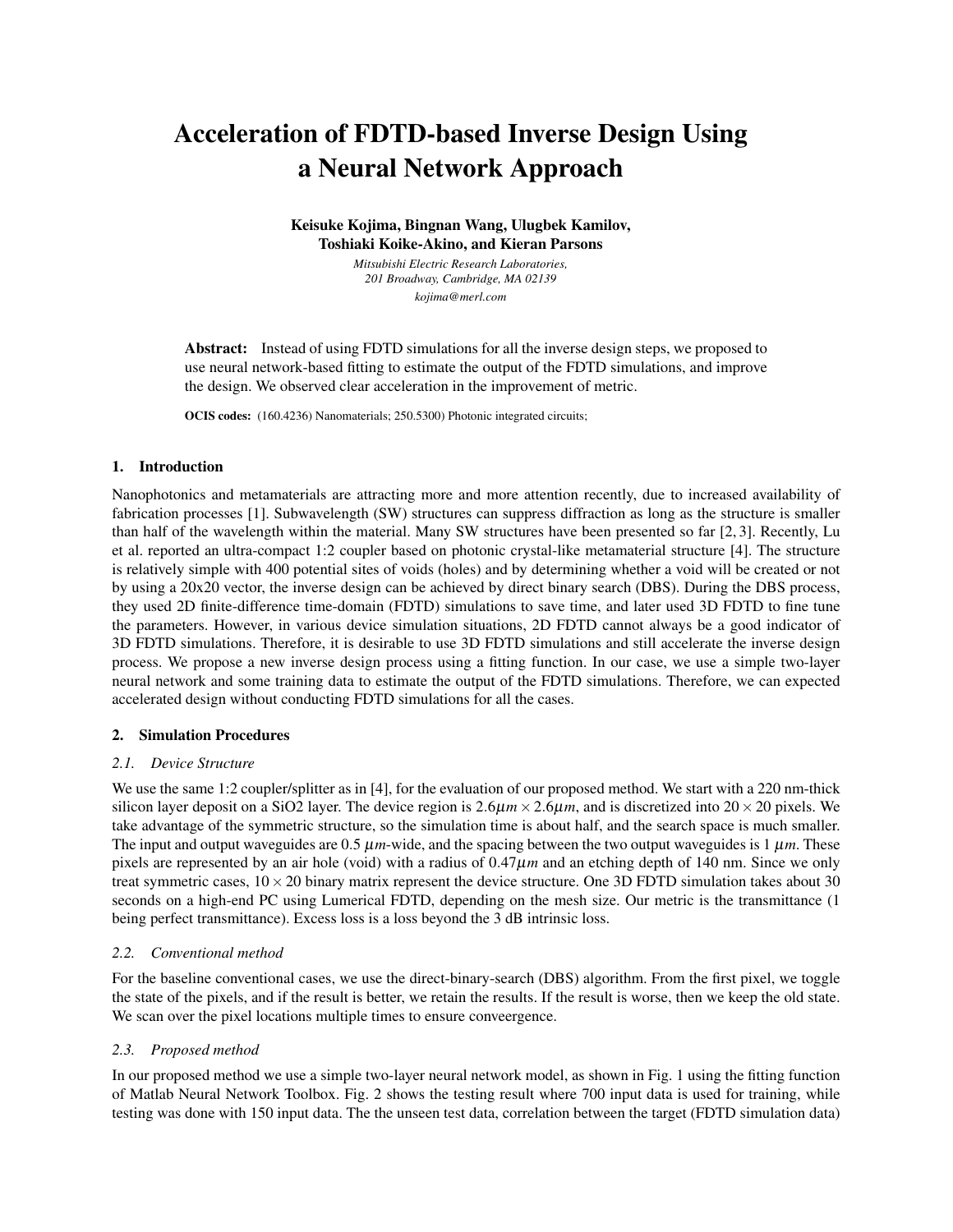and the NN output is as high as 0.79448 in this case, indicating good predictability. We use a hybrid NN-DBS system, where the output of the neural network is used as the estimate and perform the DBS over the whole 200 pixels. Since training takes about 5 seconds (depending on the number of data set), and the fitting is almost instantaneous, the time for this hybrid NN-DBS process is negligible compared to a FDTD simulation. After this hybrid NN-DBS process, if the predicted result is better than the previous FDTD result, we use an FDTD simulation to verify the results. If the results is better than the previous FDTD simulation results, we retain the results. If the result is worse, then we retain the previous FDTD results. If the predicted result from the hybrid NN-DBS is worse than the previous FDTD result, then we revert to a conventional FDTD-based DBS for this step. As we accumulate the FDTD results, we used online learning, i.e., the newly acquired data are included in the training data set. In order to increase weight for the new data, all the data after the initial 700 data were included in the training data 7 times.



Fig. 1: Two-layer neural network structure. In this case, three neurons were used for the hidden layer.



Fig. 2: Example of the NN fitting. NN is trained using 700 input data, while testing was done with 150 input data.

#### 3. Simulation Results

We compared the conventional and the proposed methods using three initial conditions. For the proposed method, we used 700 randomly-run training data. The justification of the data are two-folds. First, these training data can be independently run, therefore they can be prepared simultaneously and quickly on a cluster. This is in contrast to the DBS case where all the simulations have to be done sequentially. Second, we will be running multiple FDTD simulations in any way during the course of optimization, so the data can be reused.

Fig. 3 shows the excess loss as a function of the number of FDTD runs. As you can see, there is a great acceleration in the convergence of excess loss in the case of our proposed method especially in the early stage of the convergence. In fact, in our 700 training data, the best excess loss is 3.8 dB, so we are not unfairly using the prior knowledge directly to reduce the excess loss. The acceleration is purely from the fitting/prediction power of the neural network method.

Fig. 4 shows optimized structure using the proposed method, with the initial condition 3. There is clearly a structure in the final result. The simulated excess loss spectrum is shown in Fig. 5. For the range of 1500 nm-1600 nm, the excess loss below 0.4 dB is expected, which is comparable to those reported earlier [4].